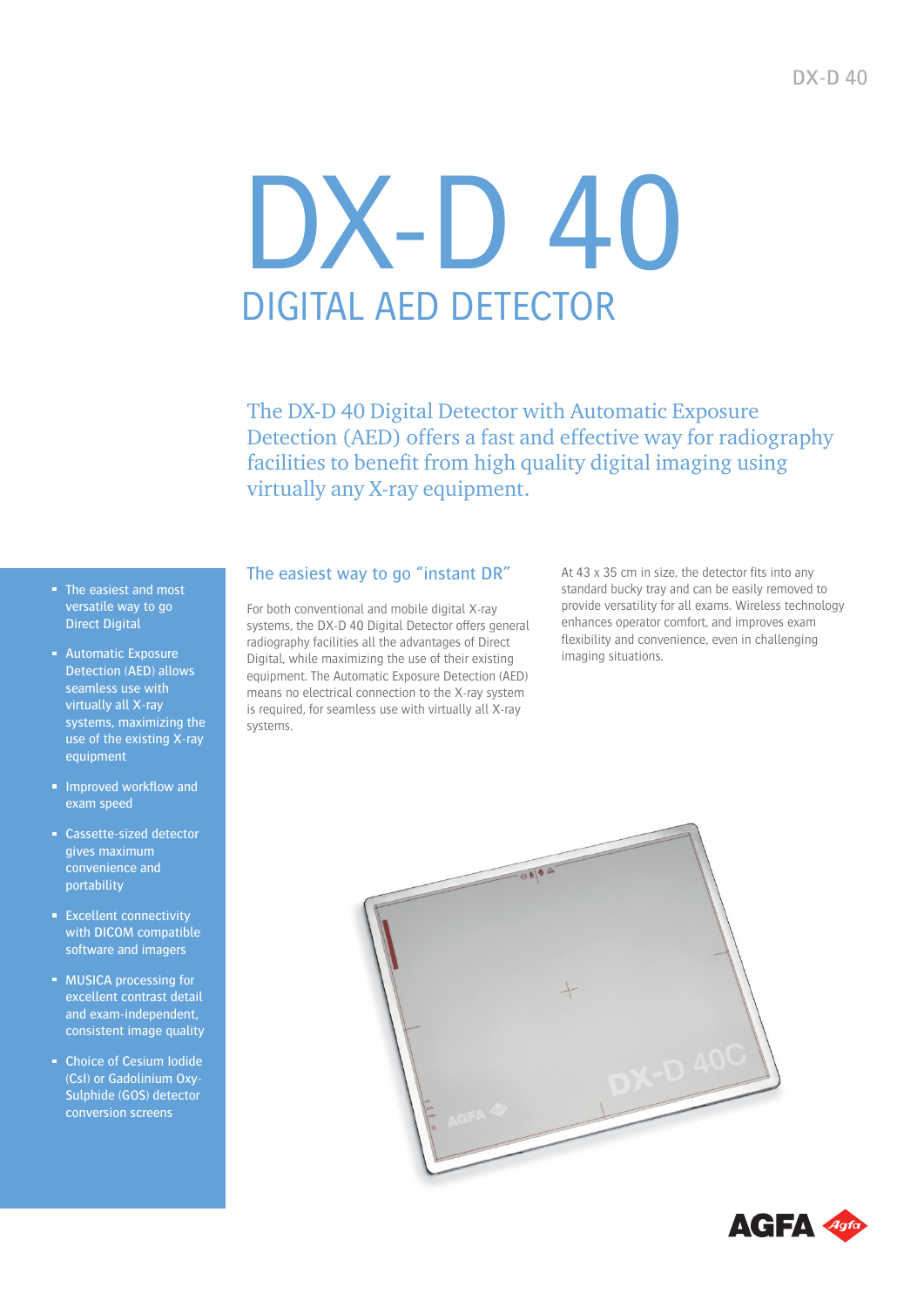

#### Faster and more efficient workflow

The DX-D 40 is an integral part of an Agfa Instant DR solution, which includes the NX image acquisition software with MUSICA processing and detector. These cassette-less and filmless solutions provide a range of workflow benefits that improve productivity and speed up exam time. Retakes can be made immediately without changing cassette, and the number of images is no longer limited by the availability of cassettes. To complete the workflow, images can be sent immediately to a PACS or imager in DICOM format.

#### MUSICA and DR image quality: improved diagnostic confidence

The DX-D 40 is compatible with our 'gold standard' MUSICA image processing, which has been specially adapted and tuned to further enhance the excellent DR image quality. Exam-independent, it delivers consistent image quality and high contrast detail.

Combining MUSICA with the high quality of the DX-D 40, in terms of both sensitivity and sharpness, provides improved diagnostic confidence and efficiency.



#### Services & Support

Agfa offers service agreement solutions tailored to the customer's situation. Available in Basic, Comfort and Advanced levels, they make your lifecycle costs predictable.

A worldwide team of some 1,000 service professionals can provide support at all phases of your project, and even help customize your examination tree or link RIS protocol codes, further improving your return on investment. This team goes well beyond maintenance support, offering value-added services such as super user training, staff training and software upgrades.

Extended warranty options are available for the DX-D 40.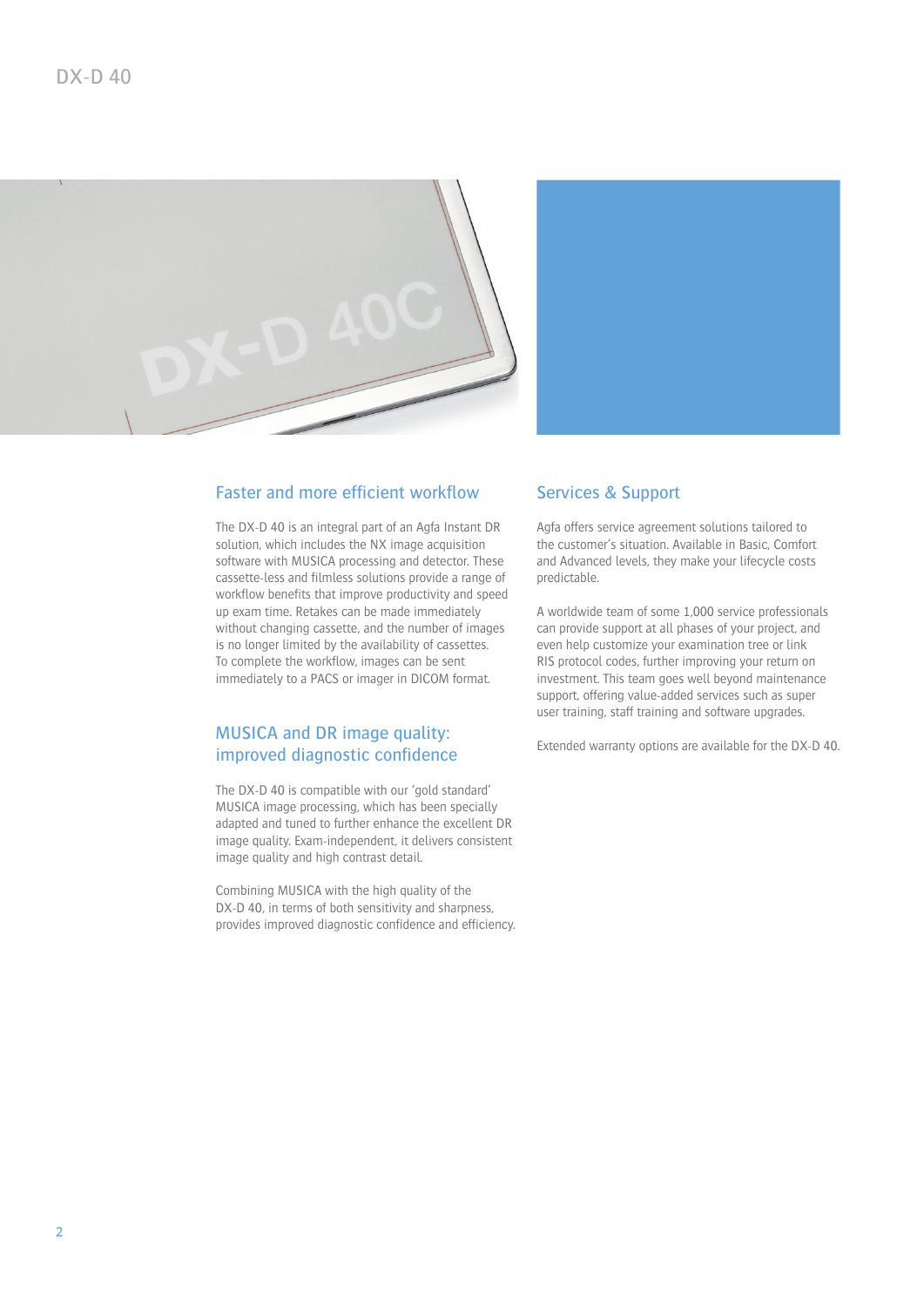## Technical Specifications

### **DETECTOR**

- Detector type: Amorphous Silicon with TFT
- Conversion screen: CsI and GOS
- **Effective image area:** 
	- CsI: 355.0 x 426.7 mm
	- GOS: 356.7 x 428.0 mm
- $E$  Effective pixel matrix:
	- CsI: 2536 x 3048 pixels
	- GOS: 2548 x 3060 pixels
- Active pixel area (H x V):  $358.4 \times 430.1 \text{ mm}$
- Active pixel matrix (H x V): 2560 x 3072 pixels
- Pixel Pitch: 140 μm
- Grayscale: 14 bit
- Spacial Resolution: Min. 3.5 lp/mm
- $-$  ISO 4090
- Outer dimensions: 384 x 460 x 15 mm
- **Weight:** 
	- CsI: 3.4 kg
	- GOS: 3.3 kg
- **Energy Range Standard: 40 150 kVp**
- Wireless data transmission from detector to access point: IEEE 802.11a/b/g/n (2.4 GHz/5 GHz)
- Recommended cycle time: 15 s

#### Environmental Requirements

#### **Operation**

- **Temperature:**  $+10$   $\degree$   $+35$  $\degree$  C
- **Humidity: 30**  $\approx$  **85% Rh (non condensing)**
- Atmospheric pressure:  $70$   $\degree$  106 kPa
- $Shock: 20 G$
- **Vibration: 2 G**
- Drop limits: Max. 700 mm

#### Storage and transportation

- 
- **Temperature: -15**  $\approx$  **+55** $\degree$  **C Humidity: 10**  $\sim$  90% Rh (non condensing)
- **Atmospheric pressure: 50**  $\degree$  **106 kPa**
- $Shock: 30 G$
- **Vibration: 5 G**
- 
- Drop limits: Max. 700 mm

#### BATTERY SPECIFICATIONS

- Type: Lithium Ion Polymer Battery
- Capacity: 4000 mAh
- Nominal Voltage: 7.4 V
- Charging time: 2 Hours
- Operation time: 4 hours
- Cycle life: Approx. 500 cycles. Capacity  $\geq 80\%$  (100% = 4000 mAh)

#### SYSTEM CONTROL UNIT

#### Power supply

- $\blacksquare$  Input: AC 100 to 240 V, 50/60 Hz, Max. 200 VA
- $\blacksquare$  Output: DC +24 V 3.3 A, 80 W

#### Cabling ports

- Gigabit Ethernet Ports 3EA
- **Power over Ethernet Ports 2EA**
- **Wireless communications:** IEEE 802.11a/b/g/n (2.4 GHz/5 GHz)
- Dimensions (W  $\times$  H  $\times$  D): 300 x 235.8 x 58 mm, Antenna height – 105 mm  $\blacksquare$  Weight: 2.5 kg

#### Environmental Requirements

**Operation** 

- **Temperature:**  $+10$   $+35^{\circ}$  C
- Humidity:  $30^\circ 85\%$  Rh (non condensing)
- **Atmospheric pressure: 70**  $\sim$  **106 kPa**

#### Storage and transportation

- **Temperature: -15**  $\approx$  **+55** $\degree$  **C**
- Humidity:  $10 \degree 90\%$  Rh (non condensing)
- **Atmospheric pressure: 50**  $\degree$  **106 kPa**
- **Altitude: Maximum 2000 meters**